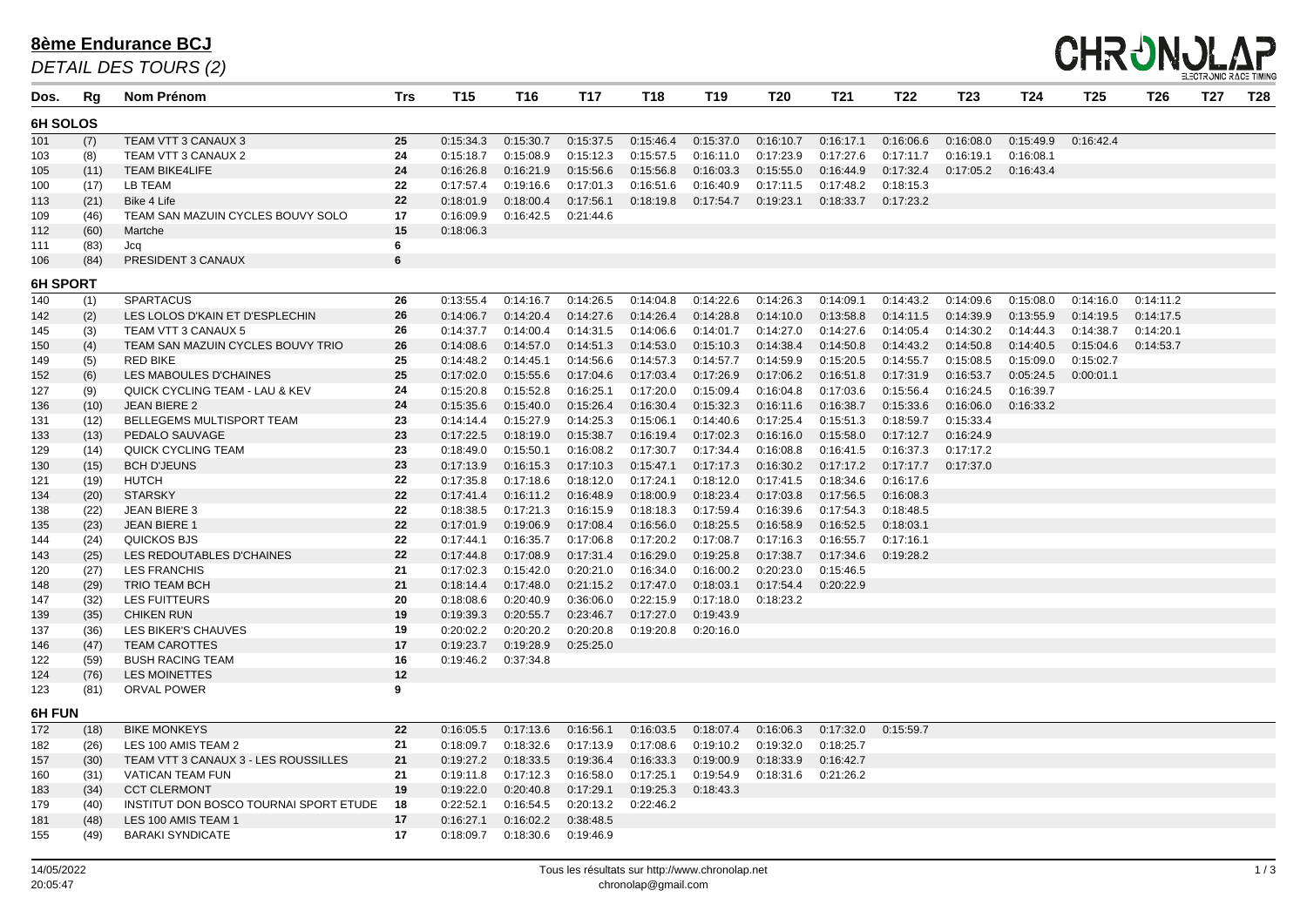| Dos.                  | Rg                    | Nom Prénom                       | <b>Trs</b> | <b>T15</b> | <b>T16</b>            | <b>T17</b> | <b>T18</b> | <b>T19</b> | <b>T20</b>              | <b>T21</b> | <b>T22</b> | <b>T23</b> | T24 | <b>T25</b> | <b>T26</b> | <b>T27</b> | <b>T28</b> |
|-----------------------|-----------------------|----------------------------------|------------|------------|-----------------------|------------|------------|------------|-------------------------|------------|------------|------------|-----|------------|------------|------------|------------|
| 180                   | (50)                  | <b>KFC CHAVROUX</b>              | 17         | 0:23:45.7  | 0:22:50.4             | 0:23:50.0  |            |            |                         |            |            |            |     |            |            |            |            |
|                       | <b>6H SINGLESPEED</b> |                                  |            |            |                       |            |            |            |                         |            |            |            |     |            |            |            |            |
| 110                   | (33)                  | SING OL SPEED                    | 20         | 0:19:49.7  | 0:20:13.2             | 0:20:10.0  | 0:18:59.6  | 0:18:20.2  | 0:20:17.4               |            |            |            |     |            |            |            |            |
| 159                   | (38)                  | <b>LEDAV FAN CLUB</b>            | 18         | 0:23:06.7  | 0:23:07.9             | 0:19:50.0  | 0:19:28.4  |            |                         |            |            |            |     |            |            |            |            |
| 151                   | (39)                  | OUTLAW BZSTZRDS SYNDICATE        | 18         | 0:21:28.2  | 0:24:12.2             | 0:22:59.1  | 0:17:59.2  |            |                         |            |            |            |     |            |            |            |            |
|                       | <b>6H VETERANS</b>    |                                  |            |            |                       |            |            |            |                         |            |            |            |     |            |            |            |            |
| 128                   | (16)                  | LES VIEUTETISTES DU BCH          | 22         | 0:16:50.8  | 0:17:08.2             | 0:17:07.0  | 0:16:45.7  | 0:16:40.8  | 0:17:11.5               | 0:16:57.0  | 0:17:17.5  |            |     |            |            |            |            |
| 132                   | (28)                  | VATICAN TEAM OLD                 | 21         | 0:18:46.0  | 0:19:52.9             | 0:18:25.1  | 0:19:02.9  | 0:17:54.3  | $0:18:35.5$ $0:17:17.8$ |            |            |            |     |            |            |            |            |
| 108                   | (41)                  | LE COACH D'CHAINE                | 18         | 0:25:15.2  | 0:24:28.3             | 0:23:14.7  | 0:24:29.5  |            |                         |            |            |            |     |            |            |            |            |
| 107                   | (51)                  | LE PAPY D'CHAINE                 | 17         | 0:24:52.5  | 0:24:08.5             | 0:23:20.3  |            |            |                         |            |            |            |     |            |            |            |            |
|                       |                       |                                  |            |            |                       |            |            |            |                         |            |            |            |     |            |            |            |            |
| <b>4H SOLOS</b><br>15 | (43)                  | <b>BS TEAM VTT 3 CANAUX</b>      | 17         | 0:15:12.5  | 0:15:22.4             | 0:14:58.4  |            |            |                         |            |            |            |     |            |            |            |            |
|                       | (45)                  | TEAM VTT 3 CANAUX 1              | 17         | 0:17:30.7  | 0:16:31.0             | 0:16:54.1  |            |            |                         |            |            |            |     |            |            |            |            |
| $\mathbf{3}$<br>9     | (52)                  | <b>BIKE4LIFE</b>                 | 16         | 0:16:08.4  | 0:16:28.3             |            |            |            |                         |            |            |            |     |            |            |            |            |
| 16                    | (55)                  | <b>LONCKE SEBASTIEN</b>          | 16         | 0:16:48.2  | 0:18:57.1             |            |            |            |                         |            |            |            |     |            |            |            |            |
| 24                    | (61)                  | DEBAYE                           | 15         | 0:17:18.6  |                       |            |            |            |                         |            |            |            |     |            |            |            |            |
| 17                    | (63)                  | LUDO                             | 14         |            |                       |            |            |            |                         |            |            |            |     |            |            |            |            |
| 20                    | (64)                  | BASTIEN BARREZ VTT 3 CANAUX      | 14         |            |                       |            |            |            |                         |            |            |            |     |            |            |            |            |
| 18                    | (67)                  | SAN'MAZUIN CYCLES BOUVY SOLO 4   | 14         |            |                       |            |            |            |                         |            |            |            |     |            |            |            |            |
| 25                    | (75)                  | <b>Kolendy Stany</b>             | 12         |            |                       |            |            |            |                         |            |            |            |     |            |            |            |            |
| 19                    | (79)                  | <b>GAUTHIER</b>                  | 10         |            |                       |            |            |            |                         |            |            |            |     |            |            |            |            |
| 23                    | (82)                  | <b>RICOSOLO</b>                  | 8          |            |                       |            |            |            |                         |            |            |            |     |            |            |            |            |
| <b>4H SPORT</b>       |                       |                                  |            |            |                       |            |            |            |                         |            |            |            |     |            |            |            |            |
| 35                    | (37)                  | <b>BIKE7 RACING TEAM</b>         | 18         | 0:14:07.1  | 0:13:42.3             | 0:14:19.2  | 0:13:47.9  |            |                         |            |            |            |     |            |            |            |            |
| 59                    | (42)                  | LES FLOSYLV                      | 17         | 0:15:27.6  | 0:14:09.6             | 0:14:07.6  |            |            |                         |            |            |            |     |            |            |            |            |
| 53                    | (44)                  | <b>TCHOS PEDALES</b>             | 17         | 0:15:24.5  | 0:15:40.4             | 0:15:40.1  |            |            |                         |            |            |            |     |            |            |            |            |
| 37                    | (53)                  | TEAM SAN MAZUIN CYCLES BOUVY DUO | 16         | 0:15:37.0  | 0:16:43.0             |            |            |            |                         |            |            |            |     |            |            |            |            |
| 40                    | (54)                  | <b>TPCC - TANDEM</b>             | 16         | 0:20:02.2  | 0:16:05.8             |            |            |            |                         |            |            |            |     |            |            |            |            |
| 31                    | (56)                  | LES ROUES LIBRES                 | 16         | 0:16:12.7  | 0:18:46.7             |            |            |            |                         |            |            |            |     |            |            |            |            |
| 57                    | (57)                  | <b>XCBH VERDON 1</b>             | 16         |            | 0:15:12.5   0:16:47.7 |            |            |            |                         |            |            |            |     |            |            |            |            |
| 34                    | (58)                  | <b>LES RATZ</b>                  | 16         |            | 0:17:08.9  0:17:50.5  |            |            |            |                         |            |            |            |     |            |            |            |            |
| 55                    | (65)                  | TEAM VTT BRE                     | 14         |            |                       |            |            |            |                         |            |            |            |     |            |            |            |            |
| 32                    | (69)                  | DOUBLE V                         | 14         |            |                       |            |            |            |                         |            |            |            |     |            |            |            |            |
| 39                    | (70)                  | <b>XCBH VERDON 2</b>             | 14         |            |                       |            |            |            |                         |            |            |            |     |            |            |            |            |
| 36                    | (71)                  | MTBIKERS ACADEMY                 | 14         |            |                       |            |            |            |                         |            |            |            |     |            |            |            |            |
| 38                    | (72)                  | Mtb Academy Guy-Louis            | 13         |            |                       |            |            |            |                         |            |            |            |     |            |            |            |            |
| 60                    | (77)                  | <b>BMT LADIES</b>                | 11         |            |                       |            |            |            |                         |            |            |            |     |            |            |            |            |
| 58                    | (78)                  | <b>VATICAN TEAM TGV</b>          | 11         |            |                       |            |            |            |                         |            |            |            |     |            |            |            |            |
| <b>4H FUN</b>         |                       |                                  |            |            |                       |            |            |            |                         |            |            |            |     |            |            |            |            |
| 41                    | (66)                  | <b>Belgium Frites Mayo 2</b>     | 14         |            |                       |            |            |            |                         |            |            |            |     |            |            |            |            |
| 61                    | (68)                  | <b>Belgium Frites Mayo 1</b>     | 14         |            |                       |            |            |            |                         |            |            |            |     |            |            |            |            |
| 70                    | (73)                  | TEAM VTT 3 CANAUX KIDS 1         | 13         |            |                       |            |            |            |                         |            |            |            |     |            |            |            |            |
| 69                    | (74)                  | TEAM VTT 3 CANAUX KIDS 2         | 13         |            |                       |            |            |            |                         |            |            |            |     |            |            |            |            |
|                       | <b>4H SINGLESPEED</b> |                                  |            |            |                       |            |            |            |                         |            |            |            |     |            |            |            |            |
| 21                    | (62)                  | <b>VATICAN TEAM SINGLE</b>       | 15         | 0:17:49.0  |                       |            |            |            |                         |            |            |            |     |            |            |            |            |
|                       |                       |                                  |            |            |                       |            |            |            |                         |            |            |            |     |            |            |            |            |

#### **8ème Endurance BCJ**

*DETAIL DES TOURS (2)*



| T24. | 25 | 26 | T27 | ־28 |
|------|----|----|-----|-----|
|      |    |    |     |     |